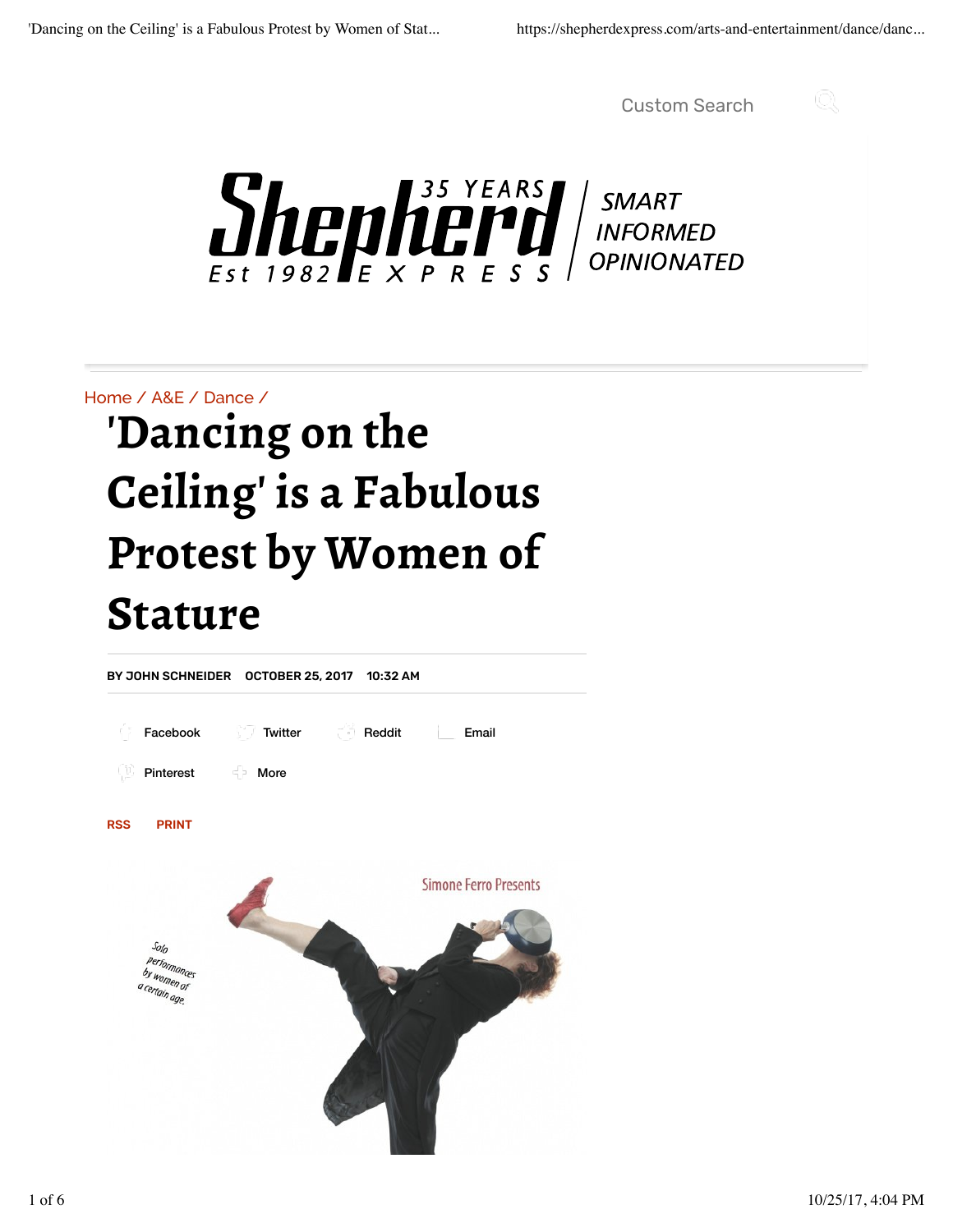**ST OF NEWS FOOD MUSIC AROUND MKE A&E SPORTS FILM** EVENTS 

Years ago, when the internationally acclaimed dancer, choreographer, scholar and teacher Simone Ferro agreed to chair UW-Milwaukee's dance program, she would sometimes lie on the studio floor after the students had gone to feel the energy of the youngsters whose hope for lives in art gave meaning to her new desk job. Last weekend, Ferro herself danced again, filling the studio theater with mature artistry in an unforgettable, quite probably historic concert of solos by six women in their fifth and sixth decades of life.

*Dancing on the Ceiling*, conceived and produced by Ferro, also included solos by Milwaukee's Debra Loewen, Madison's Li Chiao-Ping, Pittsburgh's Beth Corning, Charlotte Adams of the University of Iowa and Sara Hook of the University of Illinois-Urbana Champaign. All have significant international credits and enormous stage presence. Milwaukee is the second stop on a planned national tour.

To quiet traffic sounds in quiet light, Ferro's heartdriven solo was composed by one of those former aspiring UWM students, Mauriah Kraker, who became a leading member of Loewen's Wild Space Dance Company and now studies with Hook toward a masters in fine art. An explorer and traveler, Ferro seemed to carefully intuit her way across some new ground to a next stage of life, perhaps.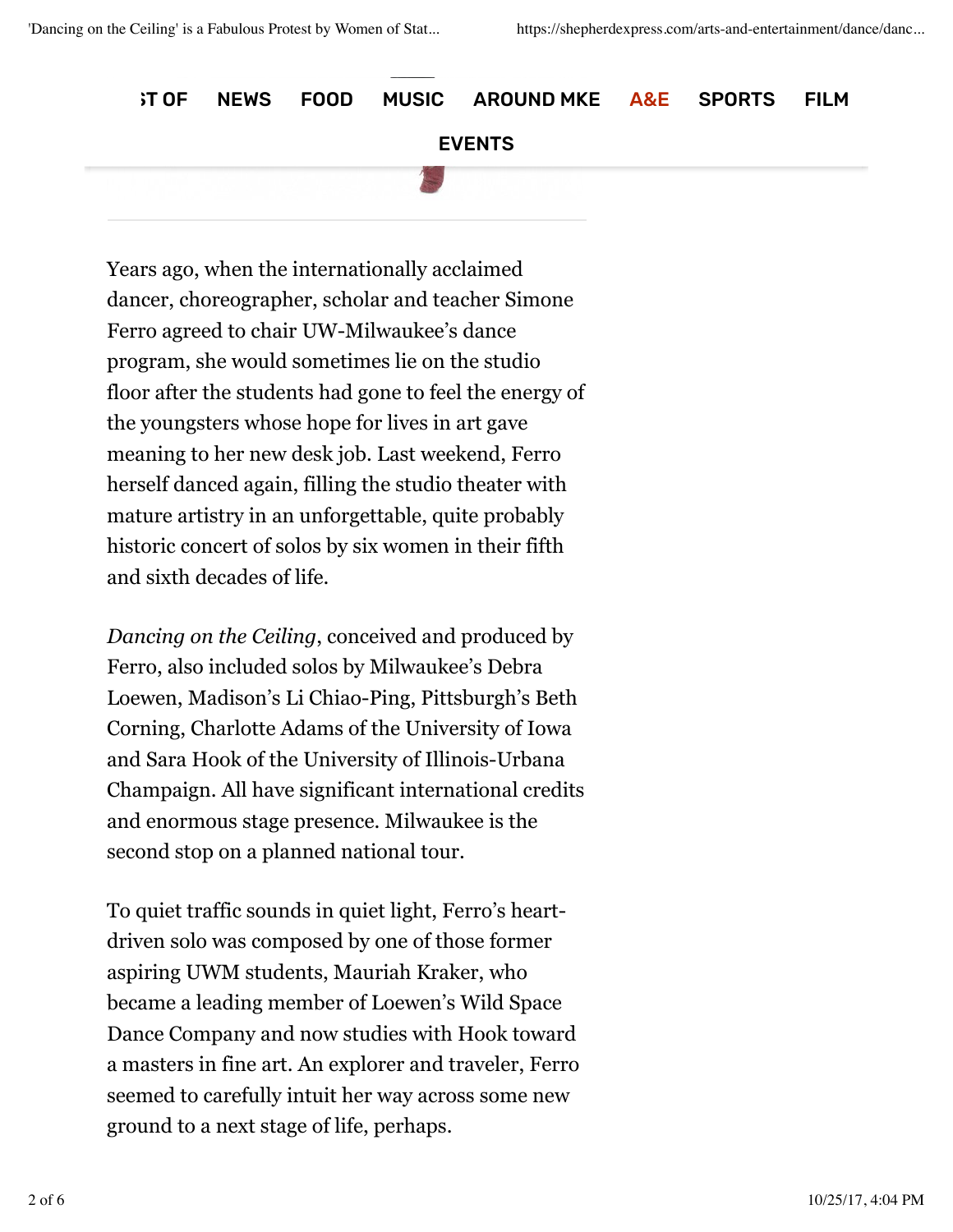### **ST OF NEWS FOOD MUSIC AROUND MKE A&E SPORTS FILM**

#### Uncertainty Principle, clipped her hair, let the hair, let the hair, let the hair, let the hair, let the hair, EVENTS

strands fall and explained the formula as a "fuzziness" regarding place and behavior. Then she danced, beautifully, a full range of movement possibilities, and I saw in her the great women of modern dance. She was eventually joined by sax virtuoso David Collins, a longtime collaborator whose presence underlined her own dance history.

Through virtuosic clowning, Corning showed us generations of her family—voluble, fragile and vividly alive around a dinner table. We also saw her loss; these folks are gone. We saw her dead, too; the tablecloth became her shroud. Then, no, she's vibrantly alive, and they are living in her.

Hook became a woman trying to be everything required of a woman and an artist until doing so became too damaging. With amazing strength and flexibility, Li took us from astonishment to astonishment against her recorded voice reciting an encyclopedic list of words and imperatives starting with "be." Adams danced naked on the rim of a bathtub, her middle-aged body lithe and graceful. She was glamourous, self-possessed, funny, natural, enjoying the time and, it seemed, needing no more. Not just dancers but all older women, Ferro said afterwards, are made invisible. This show is a fabulous protest.

#### **RELATED TO**

Charlotte Adams Beth Corning UW-Milwaukee Simone Ferro Li Chiao-Ping Debra Loewen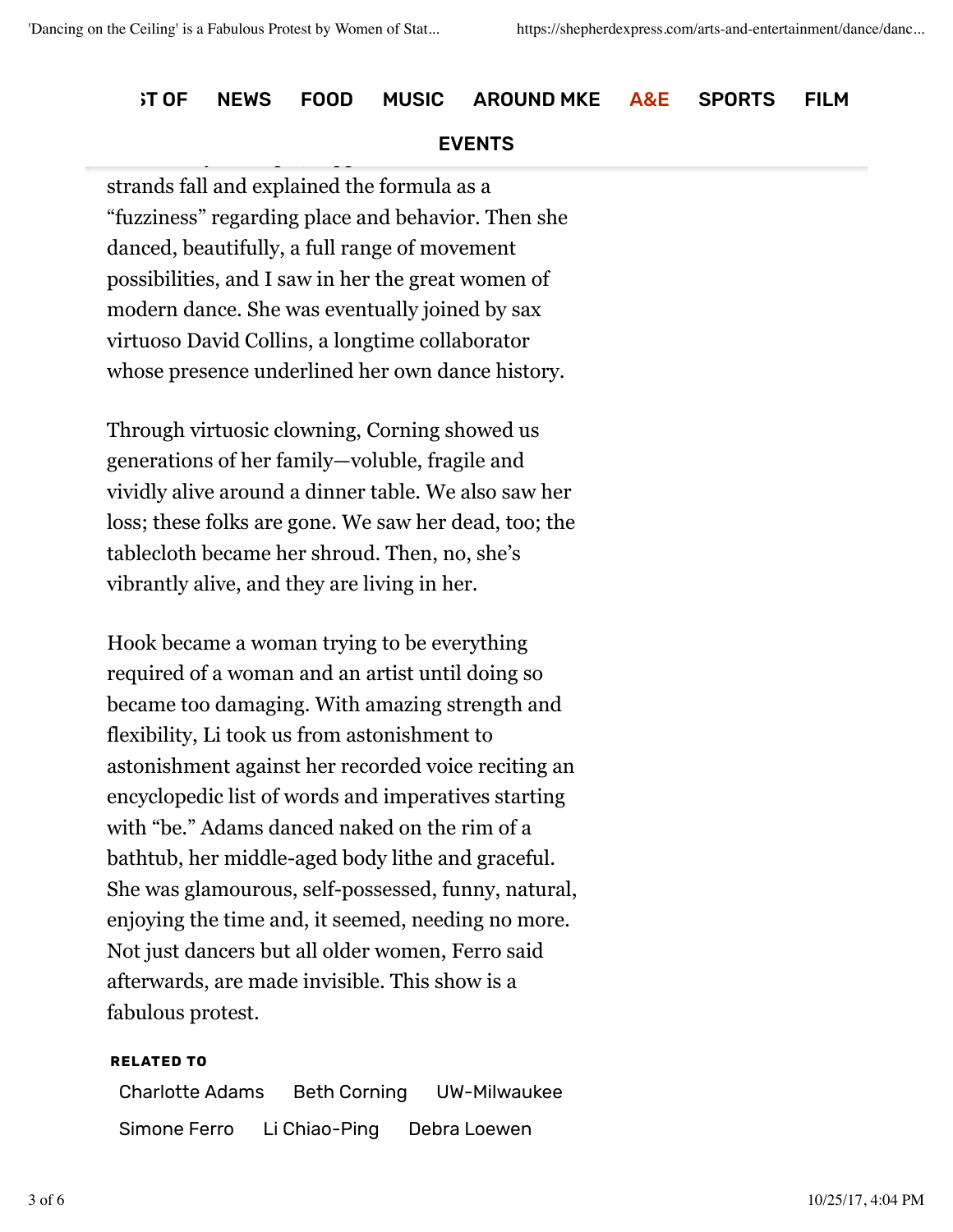**ST OF NEWS FOOD MUSIC AROUND MKE A&E SPORTS FILM** 

#### EVENTS

Mauriah Kraker

## **John Schneider**

John Schneider is an assistant A&E editor and the Shepherd's dance writer. He is a longtime artistin-residence and performing arts faculty member at Marquette University, and the founding director of the much-awarded Project Non-Violence.

OCTOBER 25, 2017 10:32 AM RSS PRINT Facebook  $\Box$  Twitter  $\Box$  Reddit Email Pinterest  $\Box$  More

#### RELATED



Danceworks is Available for 'Take Out' Loewen Marks Three Throughout the New Season



Wild Space's Debra Decades of Dance Making with 'Wild at 30'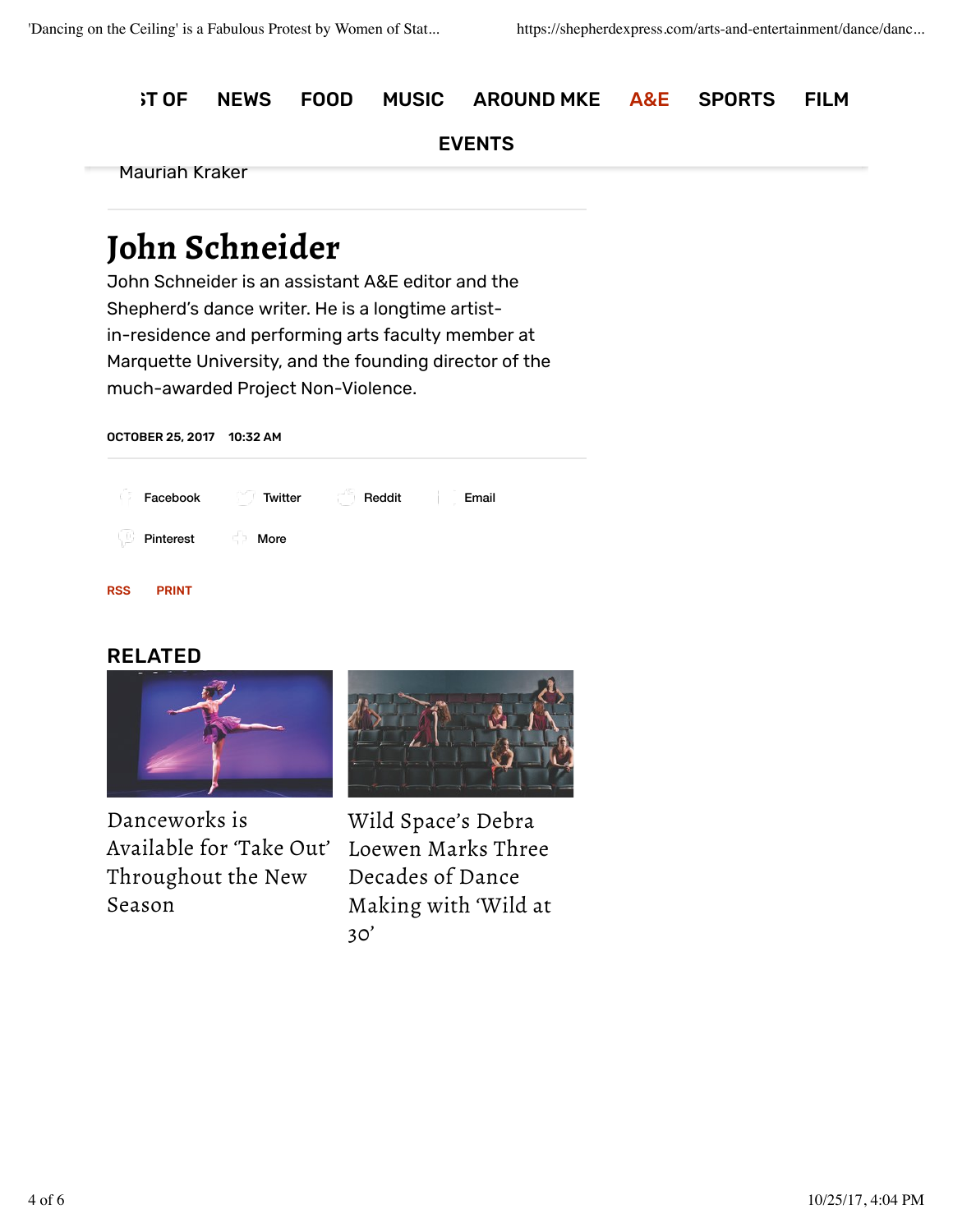

### HOME BEST OF NEWS FOOD MUSIC AROUND MKE A&E SPORTS FILM EVENTS

Advertise Find a Paper Careers RSS Feeds Contact Us Newsletter Signup Privacy Policy

Print Editions / Special Issues Store Tickets

© 2017 Shepherd Express. All Rights Reserved.

Built with Metro Publisher™